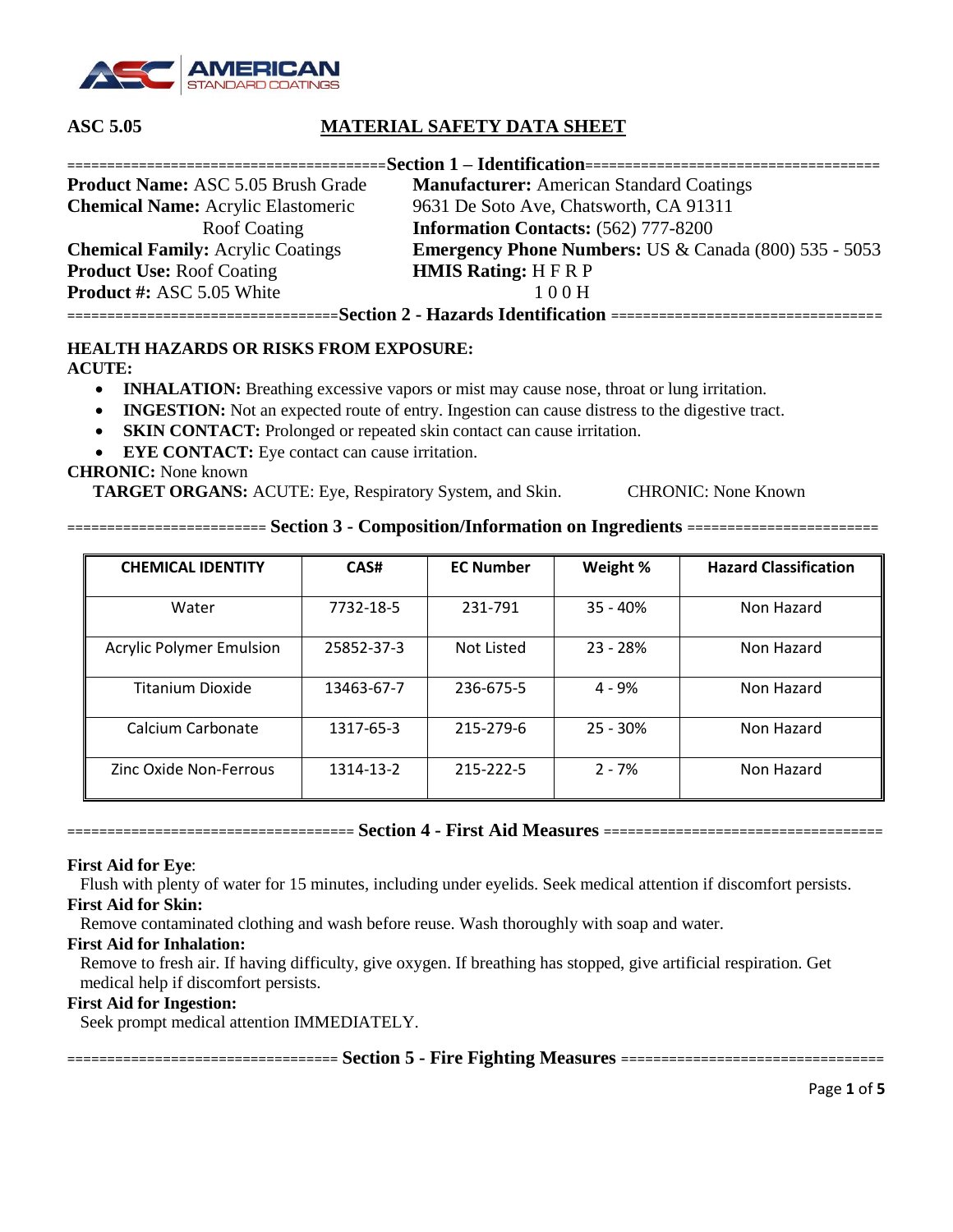

**FLASH POINT:** Not Flammable

#### **AUTOIGNITION TEMPERATURE**: Not Applicable

**FLAMMABLE LIMITS (in air by volume, %)**: Lower (LEL): NA Upper (UEL): NA

**FIRE EXTINGUISHING MATERIALS**: As appropriate for surrounding fire. Carbon dioxide, foam, dry

chemical, halogen, or water spray.

## **UNUSUAL FIRE AND EXPLOSION HAZARDS**:

This product is non-flammable, however dried product can burn.

Explosion Sensitivity to Mechanical Impact: Not Sensitive.

Explosion Sensitivity to Static Discharge: Not Sensitive.

### **SPECIAL FIRE-FIGHTING PROCEDURES**:

 Incipient fire responders should wear eye protection Structural firefighters must wear Self-Contained Breathing Apparatus and full protective equipment. Isolate materials not yet involved in the fire and Protect personnel. Move containers from fire area if this can be done without risk; otherwise, cool with carefully applied water spray. If possible, prevent runoff water from storm drains, bodies of water, or other environmentally sensitive areas.

**================================= Section 6 - Accidental Release Measures ============================**

#### **Spill or Release**

 Remove all sources of ignition. Wear appropriate safety equipment as listed in Section 8. Absorb on inert material and dispose in accordance with FEDERAL, STATE and local regulations. Incineration is the preferred method of disposal.

**===================================== Section 7 - Handling and Storage ===============================**

#### **Handling & Storage**

 Store in well-ventilated area. . Keep containers closed when not in use store away from ignition sources. Store in a clean, dry area.

#### **Other Precautions**

All precautions must be observed. Empty container may retain product residue (Solid or liquid).

```
===========================Section 8 - Exposure Controls / Personal Protection========================
```
### **EXPOSURE LIMITS/GUIDELINES:**

| <b>MATERIAL</b>                 | CAS NO.    | <b>ACGIH</b>         |                          | <b>OSHA</b>          |
|---------------------------------|------------|----------------------|--------------------------|----------------------|
| <b>CHEMICAL INGREDIENTS</b>     | CAS#       | <b>TWA</b>           | <b>STEL</b>              | TWA                  |
| Water                           | 7732-18-5  | Not Listed           | Not Listed               | Non Hazard           |
| <b>Acrylic Polymer Emulsion</b> | 25852-37-3 | Not Listed           | Not Listed               | Non Hazard           |
| <b>Titanium Dioxide</b>         | 13463-67-7 | 10 mg/m <sup>3</sup> | $\overline{\phantom{0}}$ | 10 mg/m <sup>3</sup> |
| Calcium Carbonate               | 1317-65-3  | 10 mg/m <sup>3</sup> | $\overline{\phantom{0}}$ | 10 mg/m <sup>3</sup> |
| Zinc Oxide Non-Ferrous          | 1314-13-2  | 10 mg/m <sup>3</sup> |                          | 15 mg/m <sup>3</sup> |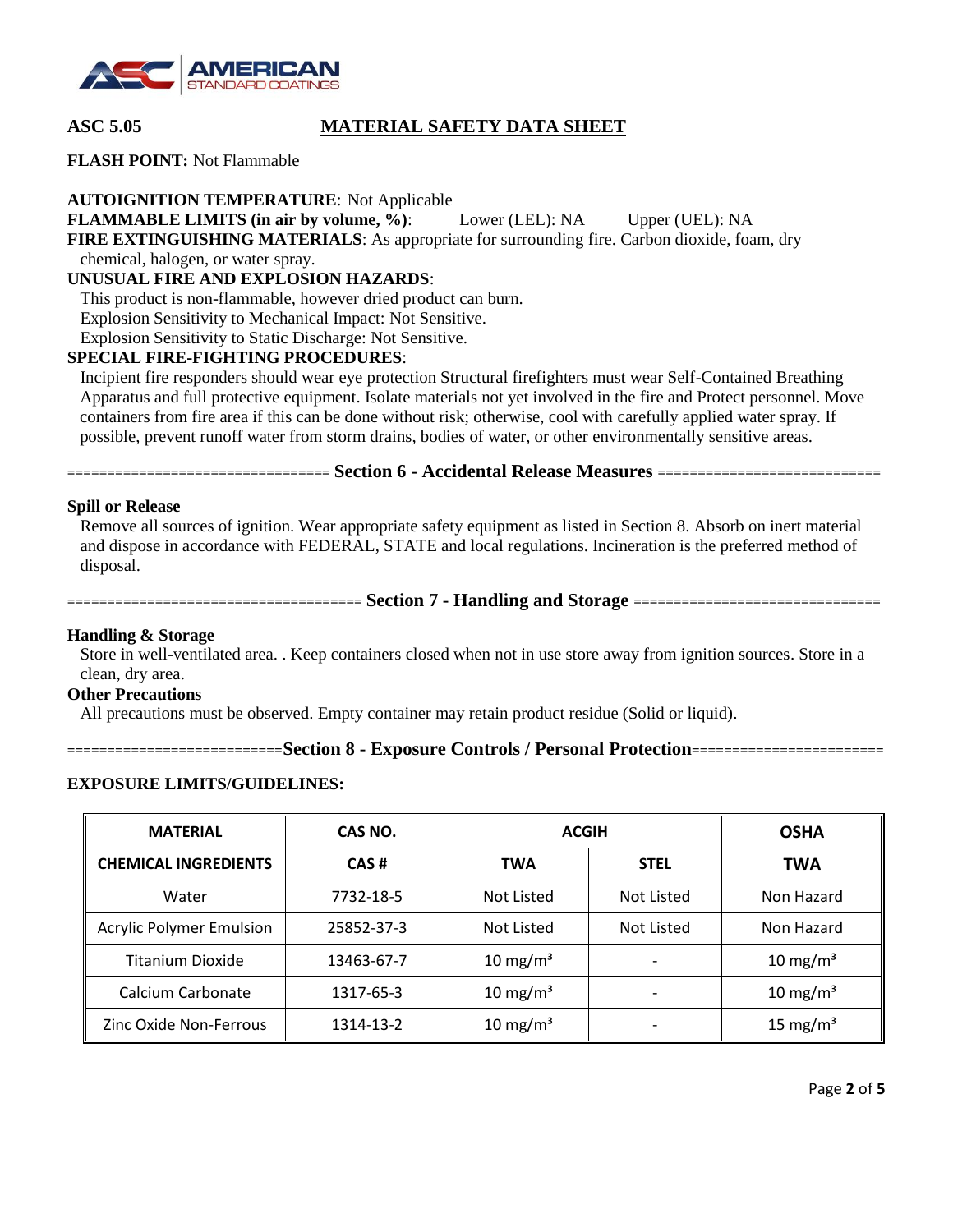

## **Personal Protection**

- Respiratory Protection Wear an appropriate, properly fitted respirator (NIOSH/MSHA approve during application and handling unless air monitoring demonstrates vapor/ mist levels below applicable limits. Follow respirator manufacturer's recommendations for selection and use.
- Ventilation Sufficient ventilation must be provided to maintain airborne concentrations below TLV, PEL and LEL Limits as listed in section 8.
- Protective Gloves Chemical resistant protective gloves should be worn when handling this product. Check with clove manufacturer to determine proper glove type.
- Eye Protection Splash-proof chemical goggles should be worn.
- Other Protective Equipment Impervious clothing and boots should be worn. Eye bath and safety shower should be provided.
- Hygienic Practices- Good personal hygiene practices are required at all times when handling chemicals. These practices include, but are not limited to, washing when safety equipment is removed, at the end of each shift or when going on breaks and especially if contamination occurs.

**============================ Section 9 - Physical and Chemical Properties ============================**

**BOILING RANGE:** 163.4 - 491°F **SPECIFIC GRAVITY (H<sub>2</sub>O=1):** 1.28-1.38 **VAPOR DENSITY:** Lighter than air. **EVAPORATION RATE**: Slower than the air. **COATING V.O.C.:** 10.01 g/l **MATERIAL V.O.C.:** 4.28 g/l **SOLIDS BY WEIGHT:** 56.28% **SOILIDS BY VOLUME:** 42.37% **SOLUBILITY IN WATER:** Complete. **pH RANGE:** 9 +/-5 **APPEARANCE AND ODOR:** Typical for water based paints.

**================================== Section 10 - Stability and Reactivity ===============================**

# **CONDITIONS TO AVOID**

None.

**INCOMPATIBILITY (MATERIALS TO AVOID)**

Avoid contact with strong oxidizing agents.

### **HAZARDOUS DECOMPOSITION OR BYPRODUCTS**

May form toxic materials on thermal decomposition including Carbon Dioxide,

Carbon Monoxide, and various hydrocarbons.

## **HAZARDOUS POLYMERIZATION:**

Will not occur.

**================================= Section 11 - Toxicological Information ==============================**

### **TOXICITY DATA:**

No LD50 Data Available

### **SUSPECTED CANCER AGENT:**

Ingredients are found on the following lists: FEDERAL OSHA Z LIST, NTP, CAL/OSHA, IARC and therefore its considered to be, or suspected to be a cancer-causing agent by these agencies. Crystalline Silica

### **IRRITANCY OF PRODUCT:**

Contact with this product can be irritating to exposed skin, eyes and respiratory system.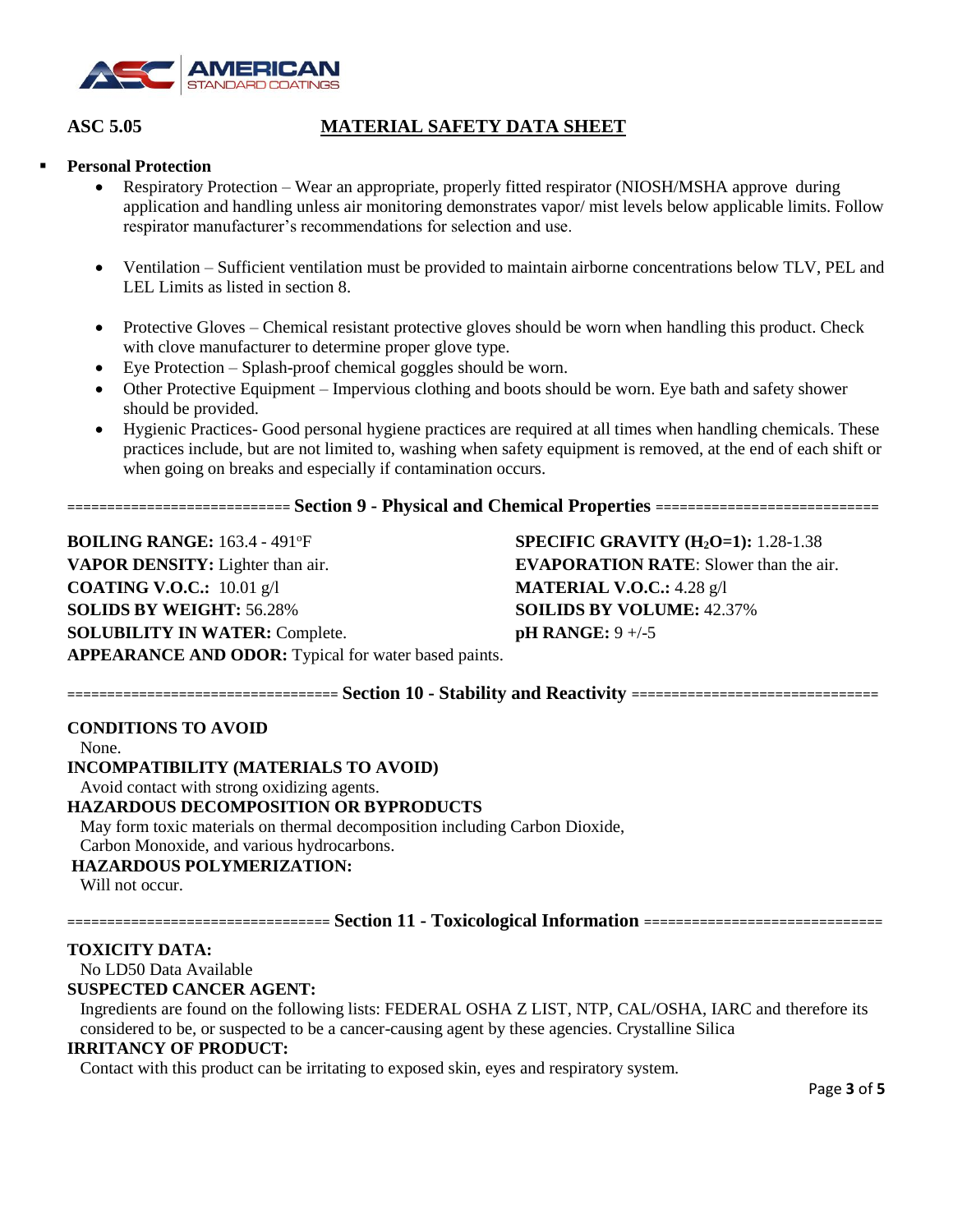

**SENSITIZATION OF PRODUCT:** This product is not considered a sensitizer.

**REPRODUCTIVE TOXICITY INFORMATION:** 

No information concerning the effects of this product and its components on the human reproductive system.

## **=================================== Section 12 - Ecological Information =============================== ALL WORK PRACTICES MUST BE AIMED AT ELIMINATING ENVIRONMENTAL CONTAMINATION.**

### **ENVIRONMENTAL STABILITY:**

No Data available at this time. **EFFECT OF MATERIAL ON PLANTS or ANIMALS:**  No Data available at this time.

**EFFECT OF CHEMICAL ON AQUATIC LIFE:** 

No Data available at this time.

**================================= Section 13 - Disposal Considerations ================================**

Dispose of in accordance with all local, state and federal regulations.

**================================== Section 14 - Transport Information ================================**

**US DOT; IATA; IMO; ADR: THIS PRODUCT IS NOT HAZARDOUS AS DEFINED BY 49 CFR 172.101 BY THE U.S. DEPARTMENT OF TRANSPORTATION. PROPER SHIPPING NAME:** Non-Regulated Material **HAZARD CLASS NUMBER and DESCRIPTION:** Not Applicable **UN IDENTIFICATION NUMBER:** Not Applicable **PACKING GROUP:** Not Applicable. **DOT LABEL(S) REQUIRED:** Not Applicable

**NORTH AMERICAN EMERGENCY RESPONSE GUIDEBOOK NUMBER (2004):** Not Applicable **MARINE POLLUTANT:** None of the ingredients are classified by the DOT as a Marine Pollutant (as defined by 49 CFR 172.101, Appendix B)

**U.S. DEPARTMENT OF TRANSPORTATION (DOT) SHIPPING REGULATIONS:**

This product is not classified as dangerous goods, per U.S. DOT regulations, under 49 CFR 172.101.

**TRANSPORT CANADA, TRANSPORTATION OF DANGEROUS GOODS REGULATIONS:**

This product is not classified as Dangerous Goods, per regulations of Transport Canada.

### **INTERNATIONAL AIR TRANSPORT ASSOCIATION (IATA):**

This product is not classified as Dangerous Goods, by rules of IATA:

# **INTERNATIONAL MARITIME ORGANIZATION (IMO) DESIGNATION:**

This product is not classified as Dangerous Goods by the International Maritime Organization.

**================================== Section 15 - Regulatory Information ===============================**